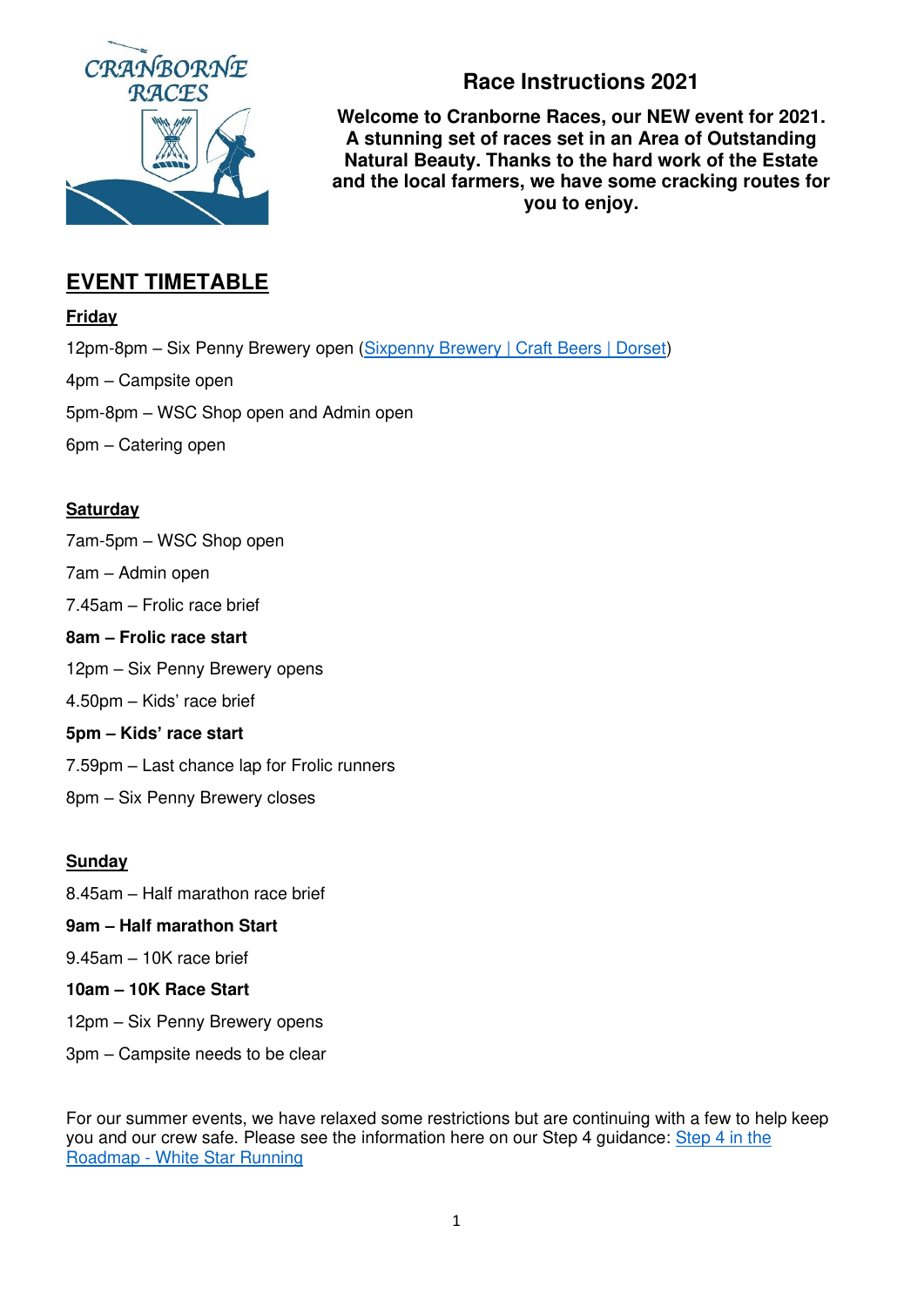## **PRE-EVENT**

- **Pre-event Covid screening** means you **must** stay at home if you have any of the [Covid-19](https://www.gov.uk/coronavirus?utm_campaign=coronavirus_grants&utm_medium=paid_searchl&utm_source=google&utm_content=keyword&gclid=Cj0KCQjwjPaCBhDkARIsAISZN7TEUsRRBGQFVuAaWHdd51NQqJC4iCQ7MMB1HEqgpVpkL_WgrJcgB0IaAhZ_EALw_wcB) [symptoms](https://www.gov.uk/coronavirus?utm_campaign=coronavirus_grants&utm_medium=paid_searchl&utm_source=google&utm_content=keyword&gclid=Cj0KCQjwjPaCBhDkARIsAISZN7TEUsRRBGQFVuAaWHdd51NQqJC4iCQ7MMB1HEqgpVpkL_WgrJcgB0IaAhZ_EALw_wcB)
- If you are contacted to self-isolate and therefore unable to attend, you will be able to complete the race virtually, once out of isolation.
- Participants are required to be **test and trace compliant**, and WSR will use your data for this purpose too if required. If you have any symptoms post-race, you must upload onto the NHS test and trace system and notify WSR immediately.
- Download the [NHS Covid-19 App](https://www.covid19.nhs.uk/?utm_campaign=coronavirus_grants&utm_medium=paid_searchl&utm_source=google&utm_content=keyword&gclid=Cj0KCQjw4cOEBhDMARIsAA3XDRjLd2Lx7RItHbRZ6RU8_hvRN4uxmf_kkE1QLfIkFaifuOj_ArgDm7gaAoN5EALw_wcB) and scan the QR code on arrival at the event village. If your phone is not capable of QR capability and we notify you of a possible case, you will need to complete contract tracing to manually track and trace those you have come into contact with: [NHS Test and Trace \(phe.gov.uk\)](https://contact-tracing.phe.gov.uk/)
- **You will need to bring your own safety pins/event clips to attach your number on.**
- **Facemasks and hand sanitiser are still mandatory kit to bring with you, along with your own cup.**
- Camping needs to be pre-booked by **Wednesday 11th August** (see Camping section).
- Any WSC orders need to be made by **Tuesday 10th August** (see WSC section).
- All the latest information on the event is in the [Facebook Event.](https://www.facebook.com/events/417631489557134)

### **DIRECTIONS TO EVENT**

Please allow more than adequate time to get to the event. We won't hold the race because you are stuck in traffic.

#### **Sat Navs use this address and then when you get closer follow the WSR signage:**

#### **Targetts Farm, Cranborne, Wimborne BH21 5QP**

WSR signage will direct you into the field off the B3078 road.

The what3words to the field are: ///guardian.shipyards.delved

#### **Day parkers follow the signs to park.**

Yellow shows access off the main road into the field and the red line shows pedestrian access to the brewery, bakery and into the village if you wish to explore.



## **THE RACE / ROUTES**

The area in which you are running is typical Dorset. It's mainly in the AONB of Cranborne – for those who don't know, that's an Area of Outstanding Natural Beauty. All the paths we use are usually well maintained. The course is designed to take in the smashing views and beautiful countryside. The courses follow several paths, farm tracks, a couple of roads and all are rights of way. The majority of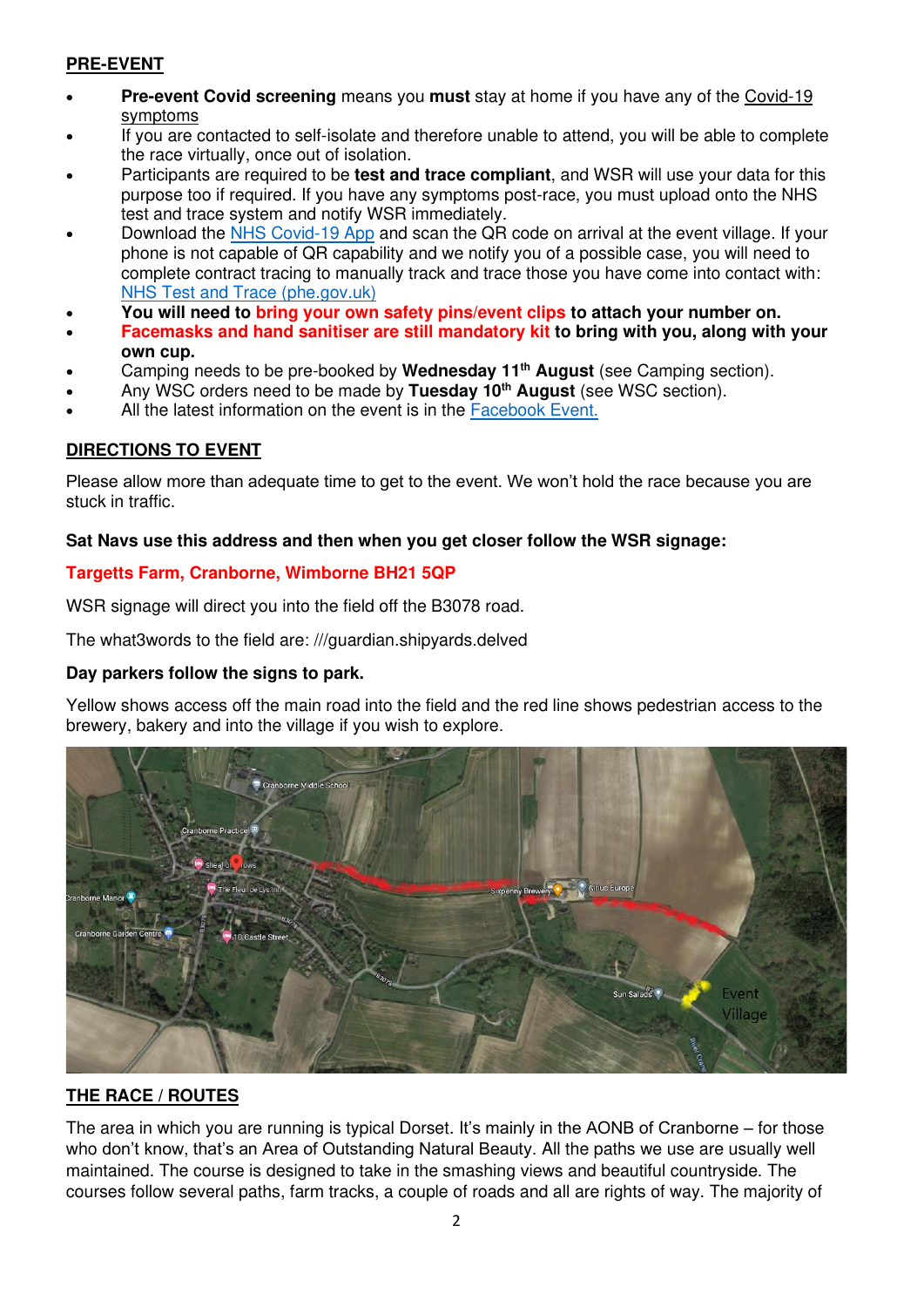the routes are on trails owned by the Cranborne Estate and managed by their tenant farmers. We are very grateful to the landowners and farmers in the area for their co-operation in bringing this event to life.

All the farms are 7-days-a-week operations and the farmers have been very helpful moving livestock, allowing us to open some gates and helping with logistics. We rely on the goodwill of the landowners, so please don't do anything to jeopardise our good working relationships. The course will be well marked with signs and arrows; some trees, posts, etc, will have red and white marker tape around them just to reassure you that you're not lost.

**Routes are available on the race webpages** with links to OS pages to download GPX files or see a flythrough of the route.

**Frolic** – A 5.6Km loop around fields and woodland with minimal elevation by WSR standards.

**Solos** – Do as many laps as you want. So, if you want a marathon distance, you start and do 8 laps. Follow the signs – easy peasy. Half is 4 laps, and so on. You must complete 1 lap to get your bling.

There will be some gazebos to leave aid for you to access on each lap, and you will be able to leave aid that we will take out to the Lovestation for you, should you require it.

**Teams –** Only one of you runs at a time, then you swap as and when you feel like it.

There's no pressure; do as many laps as you want – there are prizes for the most laps. This is all about distance covered in 12 hours, and if it's a tie on distance then it's all about time. If you do 10 laps and you finish 2 minutes ahead of your opponent who is also on 10 laps, you win. Got it? We hope so… there's a quiz at the end.

**Headtorch** – If you're going out on a lap after 7pm, you will need to take a headtorch out with you.

If you're not used to participating in a Frolic, check out this short video on the dos and don'ts around the timing. See [this video](https://studio.youtube.com/video/9WQW1p9gtUE/) on what to expect at a Frolic.

**Kids' race** – A gentle 3K route on some of the Frolic loop for the kids to get their running in, this will consist of a 2 lap course.

**Half marathon** – Leaves the village of Cranborne via the Hardy Way, climbing up to Penbury Knoll for some amazing views across to Pentridge and beyond. Then over to Martin Down Nature Reserve to follow Bokerley Ditch along to Boulsbury, before returning to the finish via woodland at Boveridge and Burwood.

**10K** – Following a similar route to the half, heading out of the village on the Hardy Way before cutting off at Jack's Hedge Corner to run across fields to Boveridge and then down through the woods to return to the finish.

**Bring insect repellent – horseflies are out in force on these routes.** 

#### **RACE STUFF**

All times are generous; each race will have a couple of sweepers in to keep an eye on the back of the pack.

**The events are also races, so some sort of running should be involved.**

**ALL RACES are CUPLESS; this means there will be no cups at any aid station.** Meaning you need to bring your own drinking vessels. It can be whatever you like... cup, bottle, mug, kid's sippy cup, punch bowl – literally whatever you're comfortable bringing to run round with.

If you don't yet have a re-useable cup, we sell several designs in the shop and you can order to collect: [https://whitestarclothing.co.uk/search?q=cup&type=product#](https://whitestarclothing.co.uk/search?q=cup&type=product)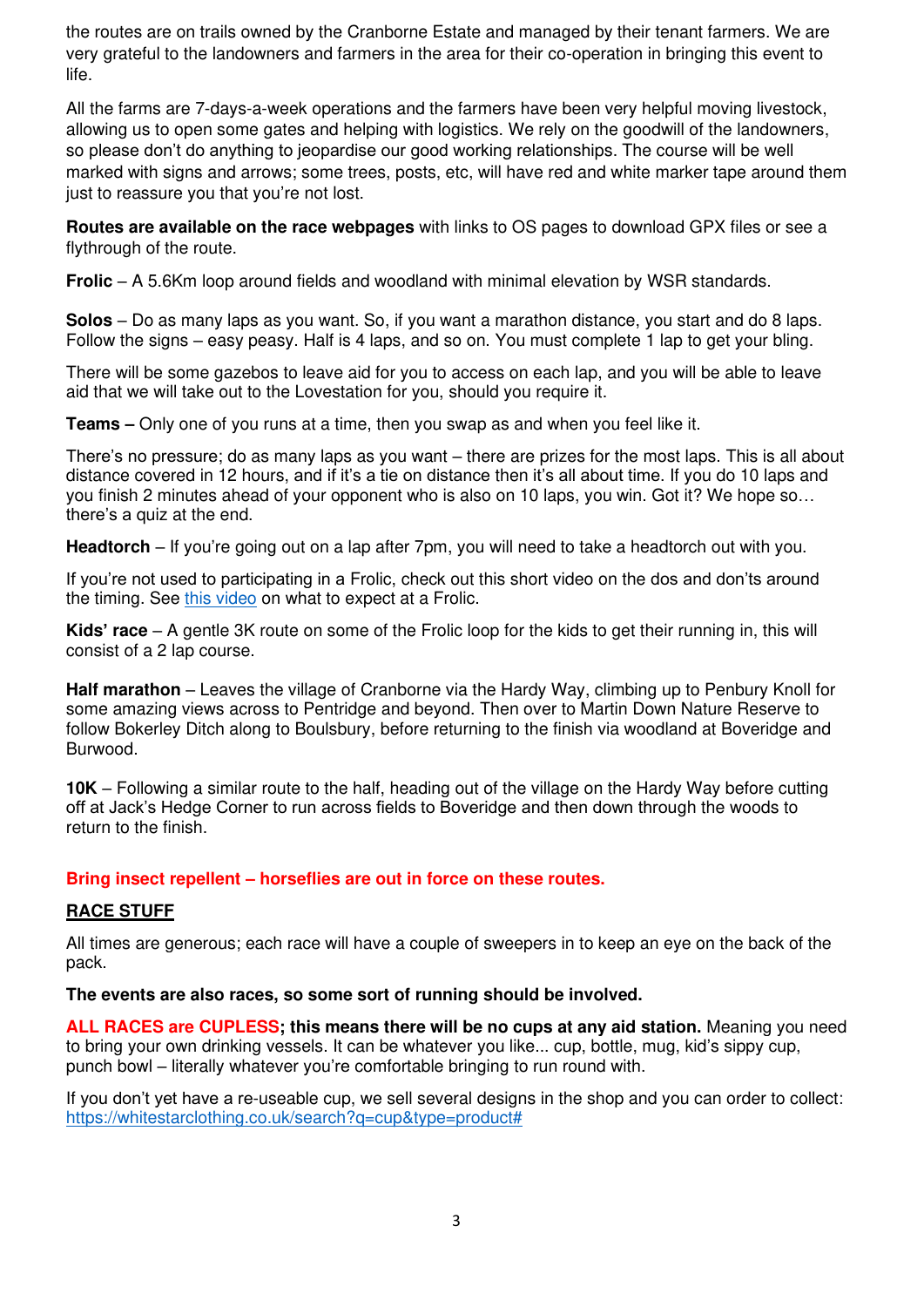### **TERRAIN**

All races are trail races, you knew this right? So therefore about 90% of the routes are off road. There are stretches of tarmac and some made, unmade and almost made road. There will be one or two hills. It will be muddy in places. Please don't swim in the puddles. There may be a ploughed field… LOL! **Shoes** – We would suggest hard pack trails for shoes; you could get away with roads or light bouncing trails.

**Roads** – There are a few road crossings, and there are some quiet sections of road in the race. The dangerous crossings will be manned, but you are responsible for your own safety and marshals cannot and will not stop traffic for you. If a marshal stops you at a road junction or crossing, it's for your benefit. People round here drive tractors and 4x4s; you are a target, and they will win in a 'Runner vs. 12-Ton Tractor' game of chicken.

#### **GATES**

Most of the gates will be open; if it's shut, it's shut for a reason so please shut it behind you and don't leave it open for someone behind you. The last thing we want is an animal escaping. In some places the gates are next to a stile, so please go over the stile. It's easier for you and we don't have to worry about gates being open.

#### **WEATHER**

The race is in the countryside in August, and as we have seen in the past couple of years the British summer time can vary from beautifully warm to belting down with rain. So please take into consideration the previous day's weather when deciding what to wear on your feet. Trail shoes are recommended. Basically, be prepared for all eventualities and bring clothing suitable for the changeable climate.

#### **IPODS & MP3 PLAYERS**

The perennial question about these devices is: are they allowed? Yes. We won't drag you out of the race for wearing one, but we advise against it. 'WHY? I love my new Skorpions album; I can't run without it!'

#### **WATERSTATIONS**

Water stations will be evenly placed every 4-5 miles. These stations will have plenty of water and squash. **Please bring your own cups.**

**Aid stations will be making a return**. The team have been working hard on the safest way to serve you aid during this stage of our events.

On arrival at an aid station, you will need to sanitise your hands and then marshals will serve your aid in plastic cups. It's not the most environmentally friendly way but at present we feel the safest. For more details read our article here: [Aid Stations for Step 4 - White Star Running](https://whitestarrunning.co.uk/aid-stations-for-step-4/) 

**Lovestation™** – This is where you are looked after by the team. These aid stations are designed for you to get some crisps, sweets, etc, and there will be beer as well as water/squash.

**Frolic** – Waterstations at 5K and Lovestation™ at 2.5K every lap.

**Half marathon** – Waterstations at 2 miles and 9.5 miles, with an aid station at 5 miles and the Lovestation™ at 11.5 miles.

**10K** – Waterstation at 3K, with the Lovestation™ at 7K.

We ask everyone dispose of the litter at the stations or carry it with you to the next one.

#### **MEDALS AND GOODIES**

Masks are not required to wear in marquees; it will be personal preference. **But they should be carried with you in case you need first aid** and used when coming into the finish tent.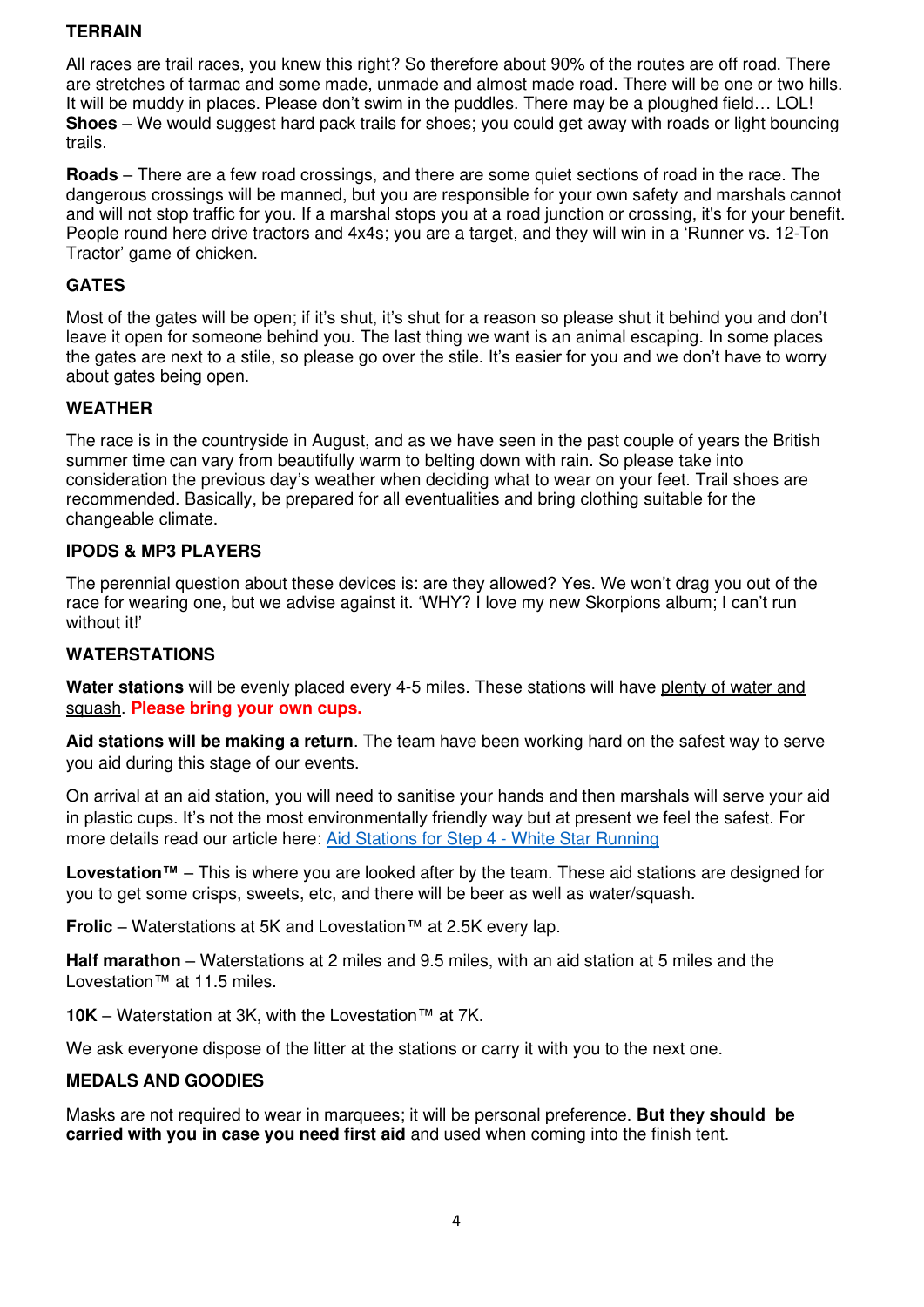Goodies and your medals will be laid out for finishers to take themselves. We know it's not the same experience as getting a J & J hug, but for a few more months it's the safest way to collect your goodies and keep our precious J & J safe.

#### **MASSAGE**

We are really pleased to announce that on-site massage will be available, but of course there will be some safety measures in place (which may adapt to meet the latest guidance in place at the time).

- There will be social distancing in place and masks will need to be worn by runners (when queuing and during the massage).
- You will need to sign in and give your details for test and trace, and you'll be asked to agree to a Covid symptoms disclaimer, alongside the usual massage disclaimer.
- Hand gel will be provided, and the couches will also be cleaned between massages.
- No linen will be used (towels, blankets), only disposable couch roll.
- Expect your massage therapist to be in full PPE.

Massages can be pre-booked now, which enables you to secure your massage and pre-pay. Book here:<https://www.runfitfordingbridge.co.uk/white-star-event-massage>

#### **RACE NUMBERS**

Race numbers can be collected from Admin on Friday evening or on the morning of your race.

A reminder on how to wear your race number is below and can be seen in this video too in order to make sure you get accurate reads from your timing chip that is attached to your number: <https://youtu.be/OXKjwCUaU8U>



#### **CHIP TIMING**

This event is being timed by [Timing Monkey](https://timingmonkey.co.uk/) who will be on-site all weekend and results will be available from their website [here.](https://www.timingmonkey.co.uk/results-list/)

#### **SAFETY**

On the back of your number write an ICE number and any medical details. This will help us and you. If you're kidnapped by locals or pass out at the sheer joy of being outside, we need to get you help as quickly as possible. We recommend that you carry a fully charged mobile phone for emergency use with race HQ emergency number stored. This number is:

#### **07930335746**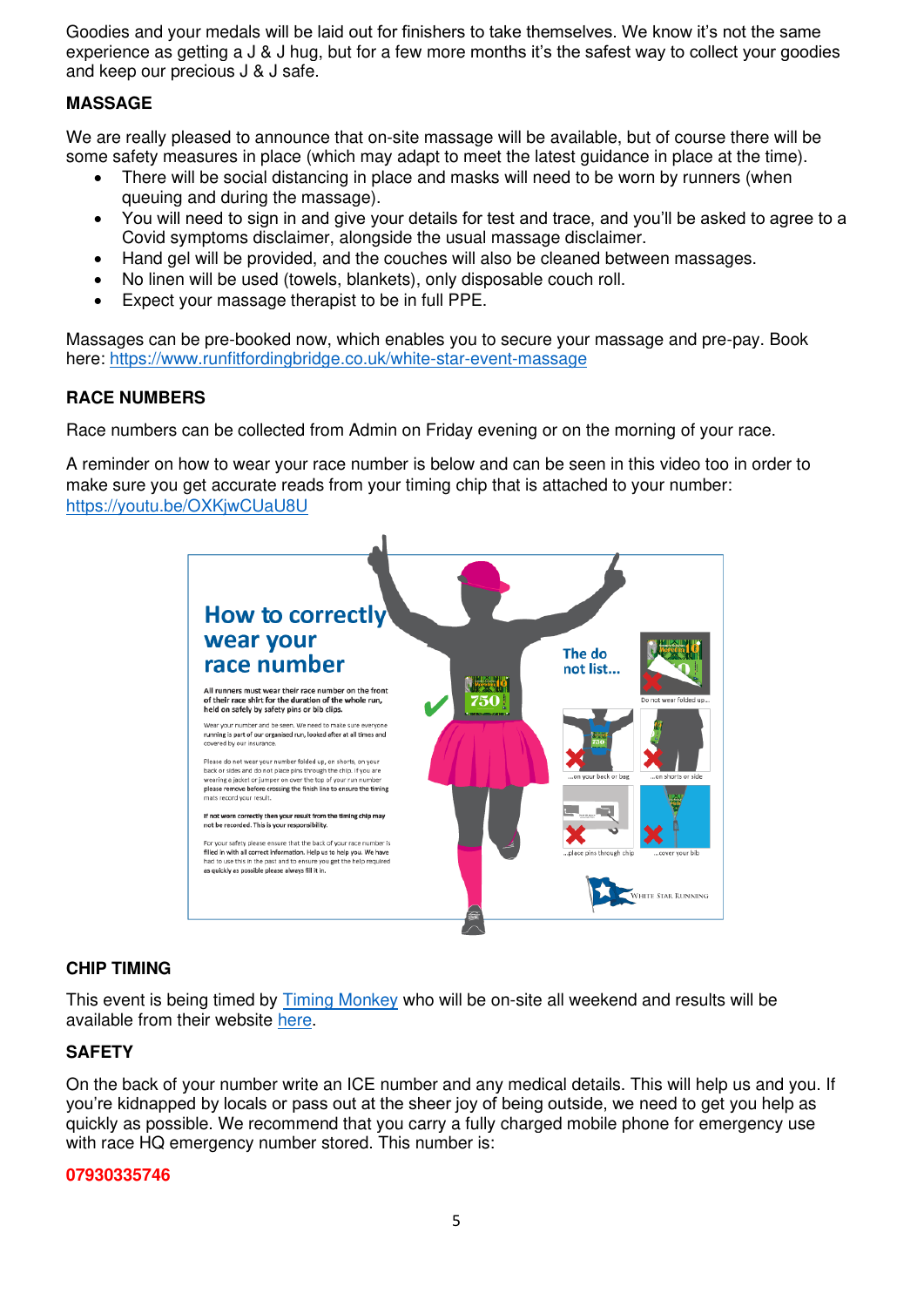This will put you through to grumpy and harassed race controller who will assess your needs based on their caffeine intake for the day. If you need to drop out of the race at any time we will try – try –and get you as quickly as possible. The good thing is the race is very centralised and you are never far from an access road or from the finish.

**First aid** – Will be provided in a secure manner if needed. **You will be required to carry your face mask on route** in case you need medical help so you can put it on while being seen to. We recommend you download the [what3words app](https://what3words.com/about) to help give accurate location markers.

### **BAGGAGE**

Can be left in your vehicles and you can pop into the Admin tent before you start to write a label for your keys and then place them on the A- frame to keep them safe while you run. To reduce touch points, the team will let you collect your key too; you just need to show them the tag with your number on to match your race number and you're away.

### **SHOWERS & TOILETS**

There are showers and portalavs onsite; please clean up after yourselves. They will be cleaned on Saturday between 8am-5pm and Sunday 8am-3pm, but there will also be a non-toxic hygiene spray available for your own use. We recommend you spray door handles, toilet seat, toilet roll holders, sanitiser push button, shower buttons and hooks.

Please, please, please **bring your own loo roll**. Too many were pinched from our first event back, so we will be going back to not supplying loo roll. Some will be available from the shop if you forget yours: [Loo Rolls | White Star Clothing](https://whitestarclothing.co.uk/products/loo-rolls-2) 

#### **REFRESHMENTS**

**We have catering teams on-site** for the whole weekend.

[Steph at White Star Catering](https://www.facebook.com/whitestar.starcatering) will be supplying her usual yummy selection of food throughout the day. Open for breakfast, lunch and dinner, and alongside her usual menu, there will be veggie, vegan and gluten-free options available at all times.

#### **Cash payments only.**

The team from [Totally Wonderfuel](https://www.facebook.com/search/top?q=totally%20wonderfuel) will be on-site to serve up all your refreshment needs.

[Orchard Bay Bakery](https://www.facebook.com/orchardbay) are on site cooking up Pizza's from their premises next to the Brewery on Friday and Saturday evening to feed you hungry campers.

The Brewery will be open between midday and 8pm on Friday and Saturday; it is a short walk from the event village.

#### **CAMPING**

Book camping [here b](https://whitestar.fullonsport.com/event/camping-for-wsr-event-2021/profile)efore midday on Wednesday 11<sup>th</sup> August.

The campsite and start/finish are all in the same area and there is plenty of space. Please spread out across the fields to help maintain social distancing.

If you bring your dog, clear up after them. Please keep your dogs under control at all times and on leads.

White Star staff will be on-site all weekend; please rock up from Friday afternoon (4pm) as we have permission for camping all weekend. We cannot guarantee the security of valuables, so please lock them in your car out of sight.

Water is available from an outside tap next to the toilets; look for the blue and white festival flag to locate it.

**Rubbish** – Thanks to our new partnership with [Junk-0-Saurus](https://www.facebook.com/junkOsaurus) there will be ton bags to put rubbish and recycling in. Please dispose of rubbish responsibility.